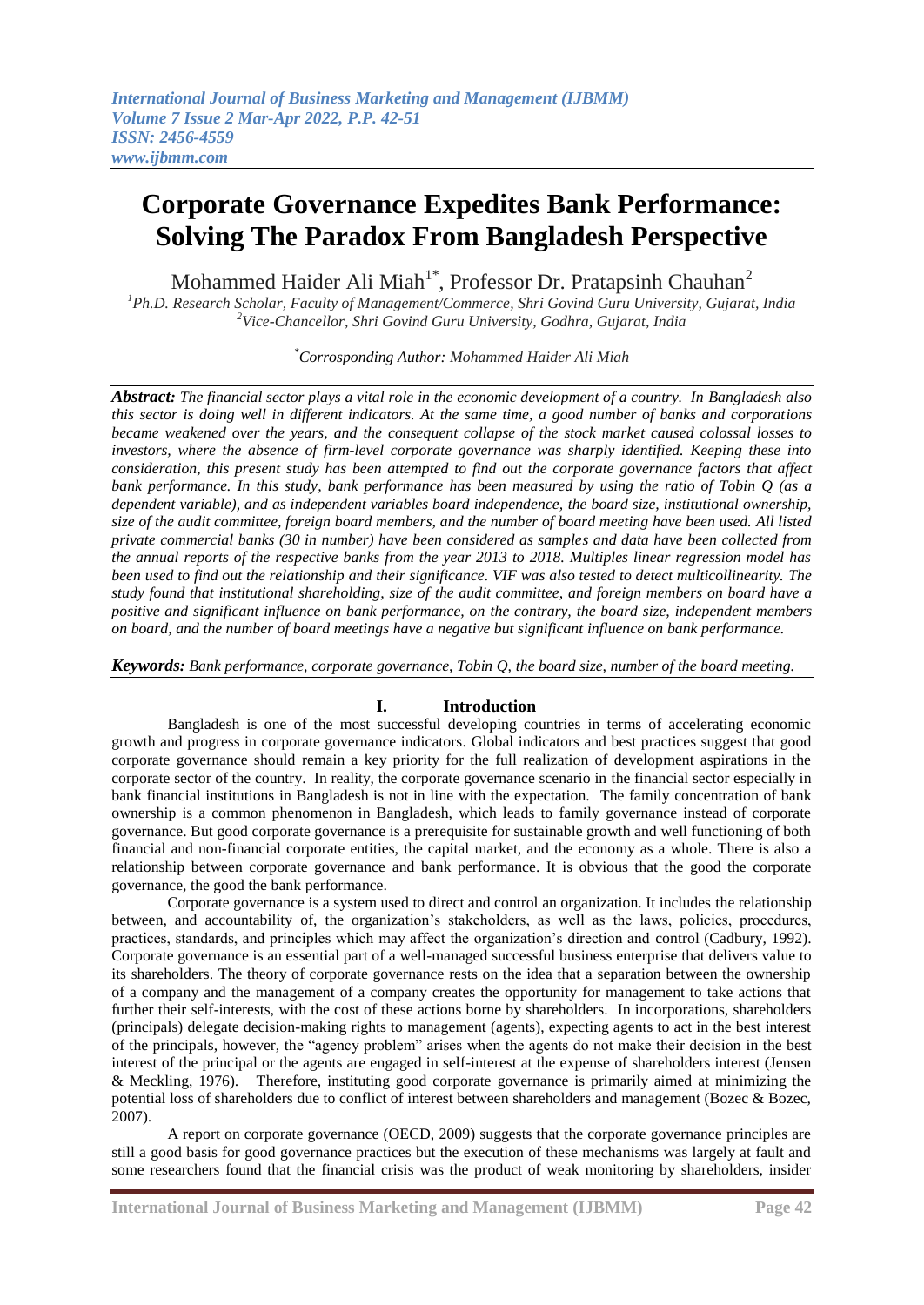trading, earning management, inappropriate asset revaluation, market manipulation, and poorly chosen management incentives. Concerns about executive compensation, compensation/ remuneration committee, nominating committee, audit committee, board composition, CEO- chairman duality, non-executive directors, independent directors, dominant and concentrated family ownership, institutional shareholders, minority shareholders, and other stakeholders, the internationality of audit firm, accountability of corporations, firm performance, and so many aspects of corporate governance have been raised in seminars, symposia, media, and regulatory circles. Research on corporate governance issues can contribute to the understanding of the related problems and underpin both policy and practice.

We can distinguish the systems of corporate governance according to the concentration of ownership and control and the uniqueness of controlling shareholders. While some systems are characterized by widely dispersed ownership (outsider systems), others tend to be characterized by concentrated ownership or control (insider systems). In outsider systems of corporate governance (particularly the US and UK) the basic conflict of interest is between strong managers and widely-dispersed weak shareholders. In insider systems (particularly Germany and Japan), conversely, the basic conflict is between controlling shareholders (or block holders) and weak minority shareholders. Problems also arise when dominant large shareholders participate in management. Large shareholders may face conflicts of interest that undermine their incentives to maximize firm value. For example, they may enjoy private benefits of control that distort their decision-making. Alternatively, large shareholders may themselves be part of organizations that face governance problems.Burkhart, Gromb, and Panunzi (1997) showed that direct control of the shareholders may discourage new initiatives on the part of managers. And many countries are adapting their legislative environments, particularly for strengthening the protection of minority shareholders, in response to abuses by controlling shareholders.

Impressive corporate failures, such as those of Enron, WorldCom, the Bank of Credit and Commerce International (BCCI), Polly Peck International, and Baring Bank, have made it a central issue, with various governments and regulatory authorities making efforts to install stringent governance regimes to ensure the smooth running of corporate organizations and prevent such failures (Al-Baidhani, 2014). In addition to the above, a good number of financial and non-financial corporate entities such as Washington Mutual, IndyMac Bank, Continental Illinois National Bank, and Trust, First Republic Bank, The Bank of New England, and MCorp have failed during the last two decades and all these failures were due to illegal operations, lack of good governance, high executive compensation, poor accountability, earnings management, unethical assets revaluation and use of creative accounting, etc. The insolvency of large companies as a result of financial indecency has stimulated discussion on the effect of corporate governance on firm performance (Claessens, 2003). In the same vein, the predominance of evil practices by management and insider trading to defraud companies because of the need to satisfy some personal interests may also be a contributory factor to poor firm performance.

Good corporate governance is an important step in building market confidence and encouraging more stable, long-term international investment flows. The loss of confidence by investors in the capital market is an indicator of poor corporate governance practices (Oyebode, 2009). Also, the existence of the agency problem that arises in between the interests of the managers and that of the shareholders usually influences corporate governance and consequently, firm performance. For that reason, Sanda, Mikailu, & Garba (2005) conceive that the managers usually take steps to increase the size of the company and, often, their pay, but they may not necessarily raise the company's profit, the major concern of the shareholders.

In many countries today, the law protects investors better than it does in Bangladesh. The independence and effectiveness of regulators depend on the quality of the wider governance systems, including the judiciary. In the United States, for example, courts try to control the managerial diversion of company assets to themselves, although even in the United States there are cases of executive compensation or transfer pricing that has a bad smell. The more serious problem with high-powered incentive contracts is that they create enormous opportunities for self-dealing for the managers, especially if these contracts are negotiated with a poorly motivated board of directors rather than with large investors. Managers may negotiate for themselves such contracts when they know that earnings or stock prices are likely to rise or even manipulate accounting numbers and investment policy to increase their pay. For example, Yermack (1997) finds that managers receive stock option grants shortly before good news announcements and delay such grants after bad news announcements.

Another problem is that the dispersed minority shareholders have no voice in corporate governance mechanisms which leads to misappropriation of financial resources and abuse of power by the dominant shareholders and corporate management. The two massive stock market crashes in Bangladesh–one in 1996 and the other in 2011- are worth mentioning, part of which is believed to have been caused by the greed of some influential corporate houses and a few other market players. The role of regulators was also questionable. Small investors have lost their investment and consequently, trust in the capital market and the regulatory authorities. Poor surveillance, weak governance, and questioning of the role of market regulators, namely DSE, CSE, BSEC, RJSC, Bangladesh Bank (BB), accompanied by poor governance of corporate entities including use of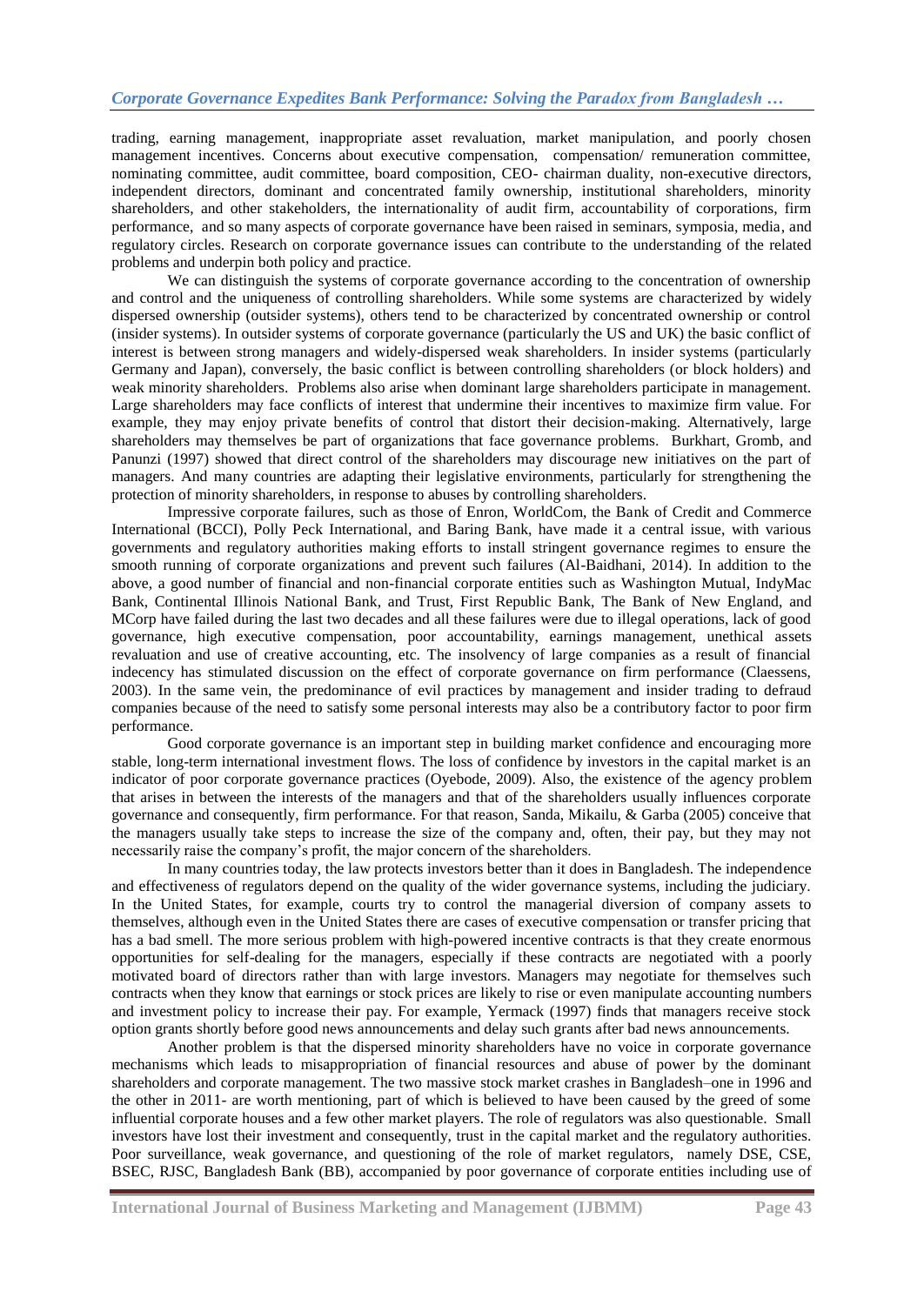insider trading, faulty asset revaluation, earning management, discretionary accruals, issue of right and preference shares, irregularities in book building method and the absence of transparency, accountability, and stakeholders pressure for good governance lead to massive crashes in Bangladesh Capital Market in 1996 and 2011. In Bangladesh, many corporate boards are either inefficient or involved in market manipulation frequently through insider trading. We have specifically identified fourteen major impediments from the available literature that hinder the implementation of corporate governance best practices in Bangladesh, namely: (1) concentrated family ownership, (2) underdeveloped external monitoring systems including weak surveillance of regulators, (3) poor board quality, (4) low board diversity, (5) the Insufficient number of board meetings, (6) inappropriate appointment process of independent directors, (7) conflicts of directors interests with the interests of the company, (8) inadequate corporate disclosures, (9) use of creative accounting, (10) insider trading, (11) CEO- Chairman duality, (12) lengthy legal process, (13) No provision for compensation/remuneration committee & Nominating committee in the corporate governance guidelines, and (14) agency problem, i.e. conflict of interest between managers and shareholders.

In short the governance in most of the corporate entities in Bangladesh – both financial and nonfinancial- are somewhat disorganized and not in line with the best practices. But there is a chronic governance problem in the banking sector of the country. There are several problems in the banking business in Bangladesh like low-quality assets, non-performing loans, lack of good governance, transparency, accountability, and also the inadequacy of an effective risk management system. It is therefore believed that examining the relationship between corporate governance mechanisms and bank performance would address the problems of banking business in Bangladesh. Time is mature enough to investigate the impact of corporate governance on bank performance in Bangladesh.

#### **II. Review of Literature**

In the following section, previous research on corporate governance is reviewed emphasizing corporate governance and firm performance, executive compensation, and accountability of corporate entities considering the methodologies applied, and the sectors/contexts, countries, and time horizons. The literature study on whether corporate governance does influence the firm performance or not and also its extensiveness has been tested through the findings are contradictory. Larcker, Richardson, and Tuna (2007) for example, found that the relationship between firm performance and corporate governance fails to produce a stable set of results. Fallatah and Dickins (2012) summarized that firm performance (return on assets) and corporate governance are not related, but the value of the firm (as measured by Tobin's Q and market value of equity) and corporate governance are positively related. Similarly, Heracleous (2001) mentioned that researchers have failed to find any convincing relationship between the best practices in corporate governance and the performance of the firm.

Conventionally, focusing entirely on resolving conflicts of interest (agency problems) between corporate management and shareholders, research on corporate governance has adopted an agency theory approach, (Jensen and Meckling, 1976; Fama, 1980; Fama and Jensen, 1983). This same type of corporate governance research started in the United States, arising from the original work of Berle and Means (1932) on the separation of ownership and control in stock exchange-listed companies. Lama (2012) in his study provided robust evidence in support of the agency theory argument that corporate governance matters for a firm's operating performance. Other disciplines treated corporate governance in the same way, for example, transactions cost theory in economics (Williamson, 1985). The effective dominance of corporate governance research in accounting and finance by agency theory has shaped shareholder-centric definitions of corporate governance, for example, "... the process of supervision and control...intended to ensure that the Company's management acts following the interests of stockholders" (Parkinson, 1993).

Kaplan and Reishus (1990) found a positive relationship between the number of non-executive directors and corporate financial performance. Newman (2000) found sub-committees of the board such as the compensation committee, audit committee, nomination committee, etc are mechanisms for improving board effectiveness. Managerial turnover, the proportion of non-executive directors, Chairman-CEO duality, and the existence/composition of board subcommittees are unsophisticated proxies for board effectiveness. Brennan (2004) has emphasized more relevant measures relating to firm performance, especially measures of CEO competence and activity. Another important device for improving corporate governance is the role of institutional investors as monitors of corporate management (Coffee, 1991).

Mechanisms of transparency, in the form of financial reporting and voluntary disclosures, have also taken their place in corporate governance research. Again, traditionally, these have been researched from an agency theory perspective whereby transparency in the form of disclosures to shareholders is an important mechanism for aligning shareholder and management interests (Hermanson, 2000).

The study of Aggarwal (2013) revealed that corporate governance and corporate financial performance are correlated and the governance rating of a company has a significant positive impact on its financial performance. The study of Alhassan, Bajaher & Alshehri (2015) examined the determinants of financial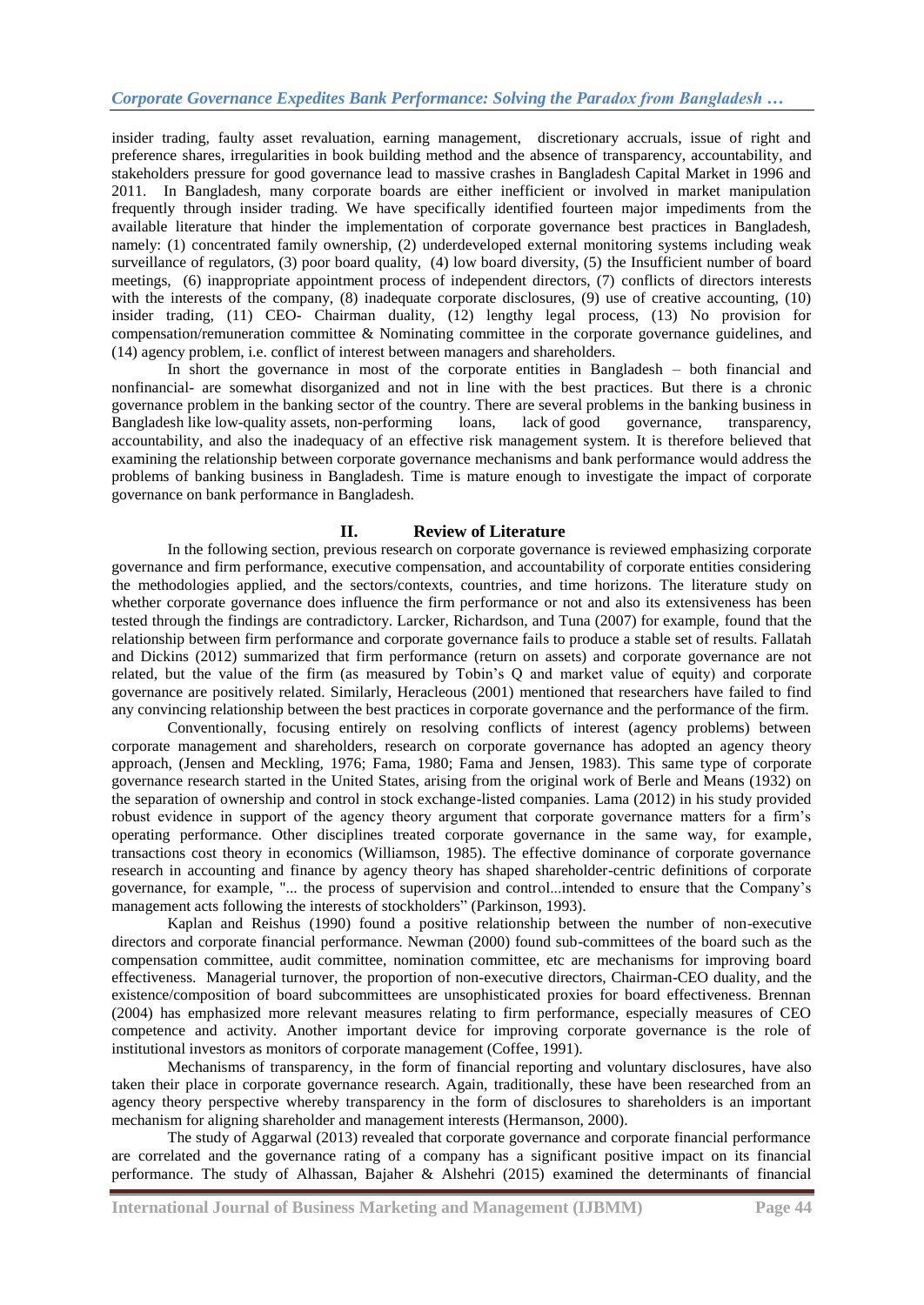performance by Saudi listed banks. Three corporate governance variables namely, the board size, board composition, and board meeting, and two firm variables namely firm size and leverage were used in this study and the study revealed that firm size is positively associated with firm performance, but board structure variables do not have any effect on firm financial performance. Al-Musalli and Ismail (2012) found that leverage, liquidity, size, and management competence index have a positive statistical effect on the financial performance of Jordanian Insurance Companies. However, some other studies have not found any relationship between corporate governance and firm performance (Singh and Davidson, 2003).

Hi, Sommer, and Xie (2011) studied CEO turnover (Based on a sample of U .S. property-liability insurance firms) and found that accounting performance measured by return on assets (ROA) is higher after CEO changes.

Miringa (2015) recommended the stringent application of corporate governance strategies in the insurance industry in Bangladesh to enhance the growth and performance of this sector. Marashdeh (2014) found that managerial ownership and firm performance have a positive relationship in Jordanian industrial and services companies which is consistent with the alignment of interest hypothesis. Klein et al. (2005) found that corporate governance does matter in Canada and firm size was consistently negatively related to firm performance. But growth and performance were positively related. The study also found no evidence that board independence had any positive effects on performance, and it was negatively related to family-owned firms.

Kocourek et al. (2003) believed that to counter the accounting, leadership, and governance scandals, organizations are desirous to institutionalize corporate governance, which may be counterproductive. Kocourek states that governance begins at home – inside the boardroom, among the directors. It is embedded in how, when, and why they gather, interact, and work with one another and with management, in other words, the "soft" stuff. But qualitative reforms to the behaviors, relationships, and objectives of the directors and CEO are meaningless unless they are subject to the "hard" mechanisms of performance criteria, processes, and measurement. According to Kocourek, this combination of soft and hard solutions can turn corporate governance from a hazy concept into a means to deliver organizational flexibility, strength, and incessantly improved performance.

Lai and Lin (2008) found that if BOD size increases total equity risk increases. But if the composition of BOD has more independent directors then with the increase in BOD size risk reduces.

Macey and O'Hara (2001) argued that a broader view of corporate governance should be adopted in the case of banking institutions, arguing that because of the peculiar contractual form of banking, corporate governance mechanisms for banks should encapsulate depositors as well as shareholders. Arun and Turner (2003) supported the need for a broader approach to corporate governance for banking institutions and also argued for government intervention to restrain the behavior of bank management. In many countries, deposit insurance is used as a mechanism to safeguard the banking system as well as the depositors. Banks in developing countries face a high risk of sharking as a result of heavy government ownership, lack of prudential regulation, weak legal protection, and the presence of special interest groups. The independent regulatory agencies are important in developing countries to act against the frequent collusion among government, businesses, and bankers to serve special interest groups. However, there is an argument that the active role of regulators may cause problems as well, as regulators may not have a convincing/sufficient motivation to monitor the banks as they do not have much at stake in case of bank failures.

Mahar and Anderson (2008) opined that there are some weaknesses, strengths, and economic implications associated with corporate governance systems. It is widely believed that good corporate governance is an important factor in improving the value of a firm in both developing and developed financial markets. According to Denis (2001), corporate governance has become one of the most common buzzwords in the business world and is frequently used by academics, practitioners, and the popular press. Bhuiyan and Biswas (2007) opined that Bangladesh has adopted the Anglo-American shareholder model that may create legitimacy threats rather than efficiency.

Some studies focus on the performance of banks and corporate governance. Al-Musalli and Ismail (2012) focused the consequences of corporate governance variables on Intellectual Capital Performance. They found that there is no relation of bank size on its performance though, bank financial performance and intellectual capital performance is positively related. Arouri, Hossain, and Muttakin (2011) focused the linkages of bank performance, measured by, (ROA) with Board Size, Block holders, CEO Duality, , Foreign ownership and Institutional Ownership. They concluded that bank performance and foreign ownership are significantly related while ownership is negatively associated with performance. On the other hand, the board characteristics like duality and board size have an insignificant influence on bank performance. And the size of the bank influences performance positively. It has been found that corporate governance has an impact on bank performance (Sufian, 2010 & Kabigting, 2011). Researchers classified corporate governance variables into two categories, i.e. control variables and governance factors. The results of the study suggest that financial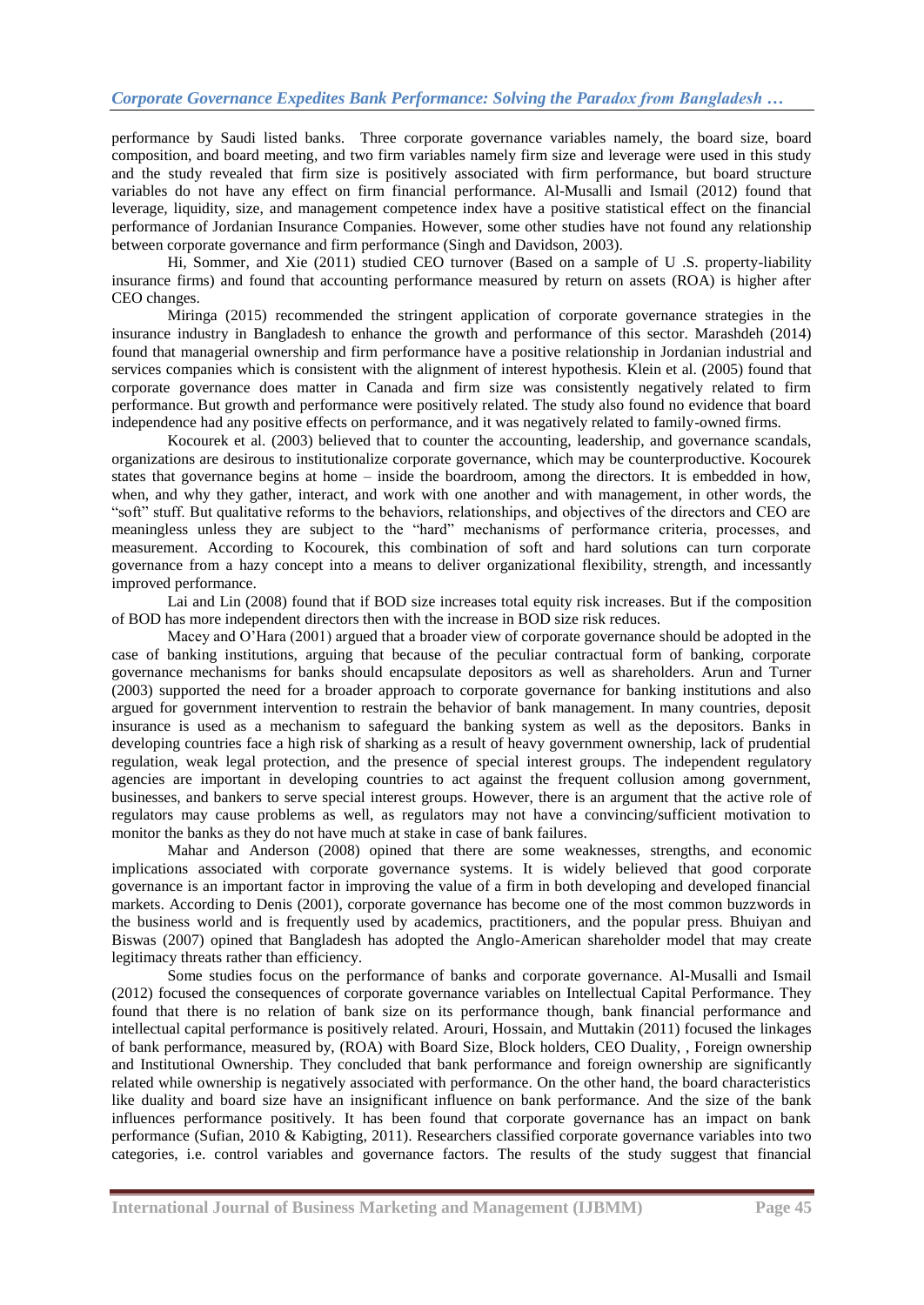performance and board size are negatively related while insider representation is positively related to bank performance. Moreover, the dual role of the CEO has a negative association with financial performance.

It is evident from the review of prior literature that the effectiveness of corporate governance, executive compensation, the accountability of corporate entities, and the interrelationship between corporate governance and bank performance has been addressed in the developed world even in some developing nations like India, Thailand, and Malaysia but not in Bangladesh. There is a shortage of literature on the above issues in the Bangladesh context. Here is the research gap and the present study has been undertaken to fulfill this research gap.

#### **III. Objective of the Study and Formulation of Hypotheses**

The main objective of the study is to examine the linear relationship between corporate governance and bank performance in the context of Bangladesh.

For this study, some variables have been selected to examine the linear relationship between corporate governance and bank performance. Bank performance is the dependent variable and that has been measured by the ratio of Tobin Q (calculated as the market value of equity plus liabilities divided by assets), whereas Board Independence (BI), Board Size (BS), Institutional Ownership (IO), Size of Audit Committee (SAC), Foreign Board Member (FBM) and Number of Board Meeting (NBM) are the independent variables of this study. Several hypotheses have been formulated to explain the linear relationship between explanatory variables and criterion variables. The independent variables and their corresponding hypotheses are as follows:

**Board Independence:** Board independence is defined as the percentage of outside independent directors on the board. In line with the provision of corporate governance guidelines, one independent director is required for four elected directors on the board. The ratio of independent directors to inside directors is 1: 4 which is 20 percent. Board independence is measured by dividing the number of independent directors by board size. The range of value for this is zero to one.

H1: There is a significant relationship between board independence and bank performance.

**Board Size:** The number of directors is an important factor in the effectiveness of a corporate board. A larger board may bring a greater number of experienced directors (Xie et al., 2003). In contrast, a smaller board may imply a high degree of coordination and communication between the directors and managers (Jensen, 1993). Thus there are contradictory findings on this issue among the researchers. The corporate governance guidelines maintain that the number of board members should not be more than 20 or less than 5. The following hypothesis is taken to examine the linear relationship between board size and bank performance.

H2: There is a significant relationship between board size and bank performance.

**Institutional Ownership:** The participation of institutional investors has emerged as an important force incorporating monitoring to protect the interests of minority shareholders. The significant increase in institutional shareholdings has led to the formation of a large and powerful community that plays a significant role in corporate governance. In the UK, institutional investors own between 65 and 75 percent of the UK stock market, which suggests institutional shareholders can play a prominent role in corporate governance (Mallin, 2004). The following hypothesis has been formulated to examine the linear relationship between institutional ownership and bank performance.

H3: There is a significant relationship between institutional ownership and bank performance.

**Size of Audit Committee (SAC):** The size of the audit committee is very much important for effective internal audit and internal control. Thus the head of the audit committee having an accounting background and professional experience may have a positive influence on firm performance. In this context, the following hypothesis is formulated to examine the linear relationship between the size of the audit committee and bank performance.

H4: There is a significant relationship between the size of the audit committee and bank performance.

**Foreign Board Member (FBM):** From the literature, it has been remarked that the presence of a foreign member on the board sometime has an impact on the performance of the bank. Therefore, a hypothesis is formulated to examine the linear relationship between a foreign board member and bank performance.

H5: There is a significant positive relationship between the foreign board member and bank performance.

**The number of Board Meetings (NBM):** The number of board meetings held in a year is one of the major indicators of corporate governance, considering this the following hypothesis is formulated to examine the linear relationship between the number of the board meeting and bank performance.

H6: There is a significant relationship between the number of the board meeting and bank performance.

#### *4.1 Data Source*

# **IV. Methodology**

The secondary data for this study was used and collected from the annual report of all (30) listed private commercial banks of Bangladesh from 2013 to 2018.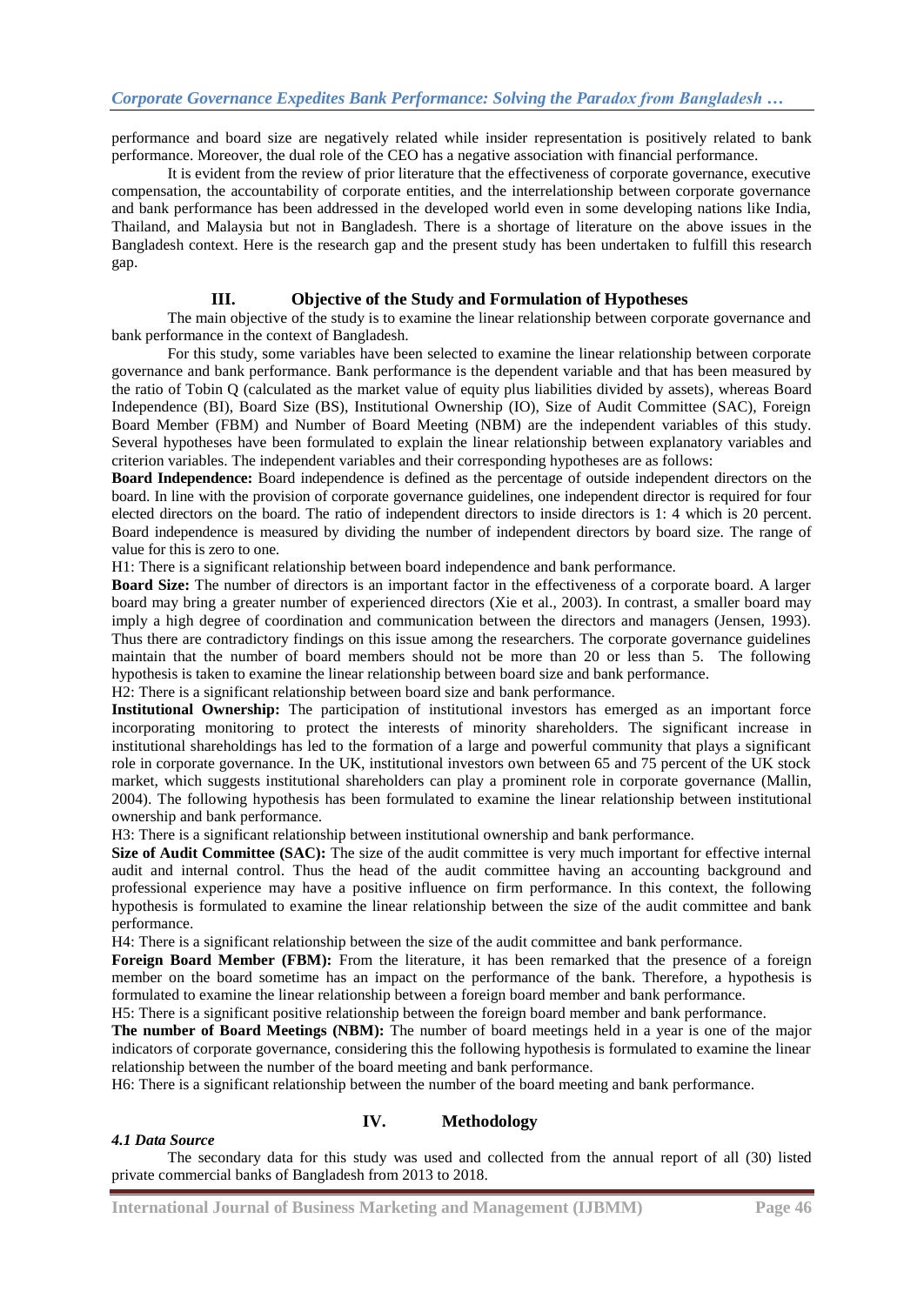## *4.2 Data Analysis Techniques*

The secondary data has been analyzed in SPSS 16.00 version and descriptive statistics and multiple linear regression has been used to analyze and interpret the results of examining the linear relationship between corporate governance and bank performance in the context of Bangladesh

#### *4.3 Dependent Variable*

The researchers used Tobin Q (basically the profitability ratio (calculated as the market value of equity plus liabilities divided by assets) as the dependent variable of the study.

#### *4.4 Independent variables*

Board size, board independence, institutional shareholding, size of the audit committee, foreign board members, and the number of board meetings were used as independent variables.

## *4.5 Multiple Linear Regression*

Multiple linear regression is used to investigate the association between a dependent variable and one or more independent variables. The general form of the regression model is:

$$
y = \beta_0 + \beta_1 x_1 + \beta_2 x_2 + \beta_3 x_3 + \dots + \beta_k x_k + \varepsilon \tag{1}
$$

Where y the dependent is variable,  $\beta_0$  is the intercept,  $x_1$  to  $x_k$  are the independent variables,  $\beta_1$  to  $\beta_k$  is the change in  $y$  for each increment change in the independent variables, and  $\varepsilon$  is the disturbances.

Therefore, the ordinary least square estimated model from (1) is given by

$$
\hat{y} = \hat{\beta}_0 + \hat{\beta}_1 x_1 + \hat{\beta}_2 x_2 + \hat{\beta}_3 x_3 + \dots + \hat{\beta}_k x_k
$$

 $\hat{y}$  is the predicted value of the dependent variabley,  $\hat{\beta}_0$  is the intercept,  $x_1$  to  $x_k$  are the independent variables,  $\hat{\beta}_1$  to  $\hat{\beta}_k$  is the estimated value of  $\beta_1$  to  $\beta_k$ .

#### *4.6 Multicollinearity test*

Variance inflation factor (VIF) was used to detect the multicollinearity problem among the independent variables (Board size, board independence, institutional shareholding, size of audit committee, foreign board member, number of board meetings) and which was calculated for each of the independent variables. The general formula of variance inflation factor (VIF) was given by,

$$
VIF = \frac{1}{1 - R_i^2}
$$

Where,  $R_i^2$  is the coefficient of determination for the i<sup>th</sup> independent variables whose value lies between 0 to 1. The value of  $R_i^2$  close to 1, the VIF will be very large and the value of  $R_i^2$  close to 0, the VIF will be near to 1. VIF > 5 is cause for concern and VIF > 10 indicates a serious collinearity problem (Menard, 2001).

## **V. Analysis and Findings**

**Table 1:** Correlation among Tobin Q and board size, board independence, institutional shareholding, size of the audit committee, foreign board member, number of board meeting

| Variables                         | Pearson r | P value |  |
|-----------------------------------|-----------|---------|--|
| <b>Board Size</b>                 | $-0.344$  | 0.000   |  |
| Board Independence                | $-0.241$  | 0.001   |  |
| <b>Institutional Shareholding</b> | 0.405     | 0.000   |  |
| Size of Audit Committee           | $-0.034$  | 0.329   |  |
| Foreign Board Member              | 0.263     | 0.000   |  |
| Number of Board Meetings          | $-0.352$  |         |  |

Source: Authors calculation from collected data

This research used the Pearson correlation coefficient in estimating whether there exists a significant relationship between the dependent (Tobin Q) and independent variables (Board size, board independence, institutional shareholding, size of audit committee, foreign board member, number of board meetings).

From table 1, it is observed that Tobin Q and board size have a significant negative relationship, Tobin Q and board independence have a significant negative relationship, Tobin Q and institutional shareholding have a significant positive relationship, Tobin Q and size of the audit committee have an insignificant negative relationship, Tobin Q and foreign board member have a significant positive relationship, Tobin Q and number of board meeting have a significant negative relationship at 1 percent level of significance.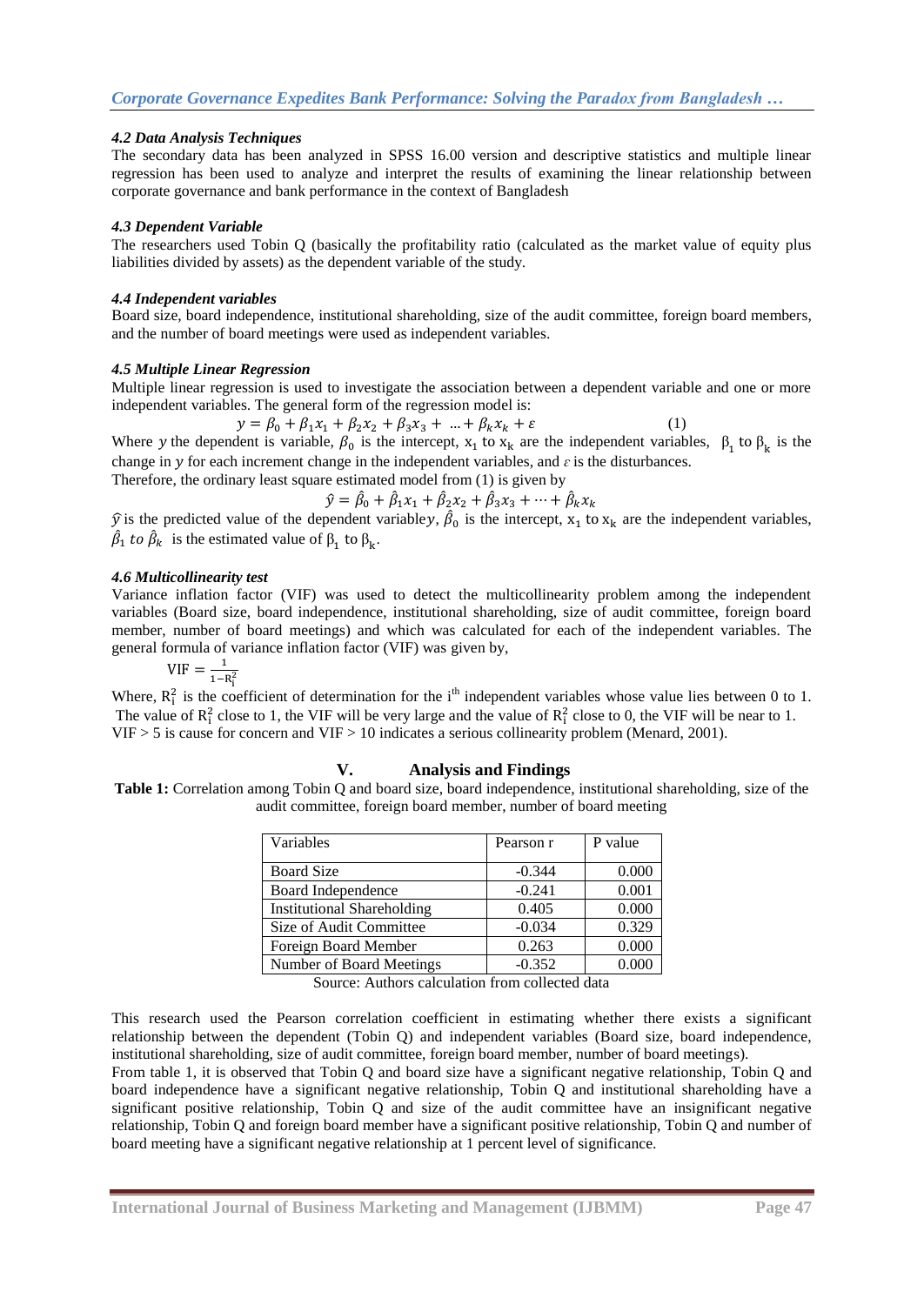## *5.1 Multiple linear regression model for Tobin Q*

| <b>Table 2:</b> Allalysis of variance table |     |       |       |         |         |  |  |  |  |
|---------------------------------------------|-----|-------|-------|---------|---------|--|--|--|--|
| Sources of Variation                        | DF  | SS    | MS    | F value | P-value |  |  |  |  |
| Regression                                  |     | 3.233 | 0.539 | 20.096  | 0.000   |  |  |  |  |
| Residual                                    | 164 | 4.397 | 0.027 |         |         |  |  |  |  |
| Total                                       | 70  | 7.629 |       |         |         |  |  |  |  |

**Table 2:** Analysis of variance table

From table 2, it is observed that the board size, board independence, institutional shareholding, size of the audit committee, foreign board member, and the number of board meetings have a jointly significant effect on Tobin Q at a 1 percent level of significance.

| Sources of Variation              | Coefficients | Std.  | t value  | $P -$ | 95% CI   |          | <b>VIF</b> |
|-----------------------------------|--------------|-------|----------|-------|----------|----------|------------|
|                                   |              | Error |          | value | Lower    | Upper    |            |
| Intercept                         | 1.303        | 0.077 | 16.905   | 0.000 | 1.151    | 1.455    | 1.420      |
| <b>Board Size</b>                 | $-0.014$     | 0.004 | $-3.733$ | 0.000 | $-0.022$ | $-0.007$ | 1.095      |
| Board Independence                | $-0.039$     | 0.011 | $-3.410$ | 0.001 | $-0.062$ | $-0.016$ | 1.162      |
| <b>Institutional Shareholding</b> | 0.004        | 0.001 | 5.044    | 0.000 | 0.002    | 0.005    | 1.363      |
| Size of Audit Committee           | 0.029        | 0.014 | 2.085    | 0.039 | 0.002    | 0.057    | 1.151      |
| Foreign Board Member              | 0.032        | 0.013 | 2.405    | 0.017 | 0.006    | 0.058    | 1.098      |
| Number of Board Meeting           | $-0.011$     | 0.002 | $-5.318$ | 0.000 | $-0.014$ | $-0.007$ | 1.420      |

**Table 3:** Testing individual significance of the regression model

 $R = 0.651$ ,  $R^2 = 0.424$  and  $R_a^2$ 

Source: Authors calculation from collected data

From the above table, the estimated model for Tobin Q is,

 $TobmQ = 1.303 - 0.014$  Board Size - 0.039 Board Independence + 0.004 Institutional Shareholding

+ 0.029 Audit Committee Size + 0.032 Foreign Board Member

 $-0.011$  Number of Board Meeting

The value of multiple correlation coefficient (R) 0.651 indicates that there is a strong positive correlation between Tobin Q and board size, board independence, institutional shareholding, size of the audit committee, foreign board member, and the number of the board meeting. An adjusted R-square value of 0.403 indicates that 40.30% of the total variation of Tobin Q is explained by the board size, board independence, institutional shareholding, size of the audit committee, foreign board member, and the number of the board meeting. From the model, it is revealed that there is a highly significant negative association between Tobin Q and board size at a 1 percent level of significance, i.e., one unit increase in board size can cause Tobin Q to decrease by 0.014 units. There is a highly significant negative association between Tobin Q and board independence at a 1 percent level of significance, i.e., one unit increase in board independence can cause Tobin Q to decrease by 0.039 units. There is a highly significant positive association between Tobin Q and institutional shareholding at a 1 percent level of significance, i.e., one unit increase in institutional shareholding can cause Tobin Q to increase by 0.004 units. There is a highly significant positive association between Tobin Q and the size of the audit committee at a 5 percent level of significance, i.e., one unit increase in the size of the audit committee can cause Tobin Q to increase by 0.029 units. There is a highly significant positive association between Tobin Q and foreign board members at a 5 percent level of significance, i.e., one unit increase in foreign board members can cause Tobin Q to increase by 0.032 units. There is a highly significant negative association between Tobin Q and the number of board meetings at a 1 percent level of significance, i.e., one unit increase in the number of the board meeting can cause Tobin Q to decrease by 0.011 units. According to the value of variance inflation factor (VIF), it is seen that there is no multicollinearity problem among the variables board size, board independence, institutional shareholding, size of audit committee size, foreign board members, number of board meetings because the value of VIF less than 5 is highly acceptable as a rule of thumb that there is no multicollinearity problem among the variables.

#### **5.3 Results of hypothesis**

For the variables Tobin Q (bank performance) and board size, the researchers assumed the following hypothesis.  $H_0$ :

Source: Authors calculation from collected data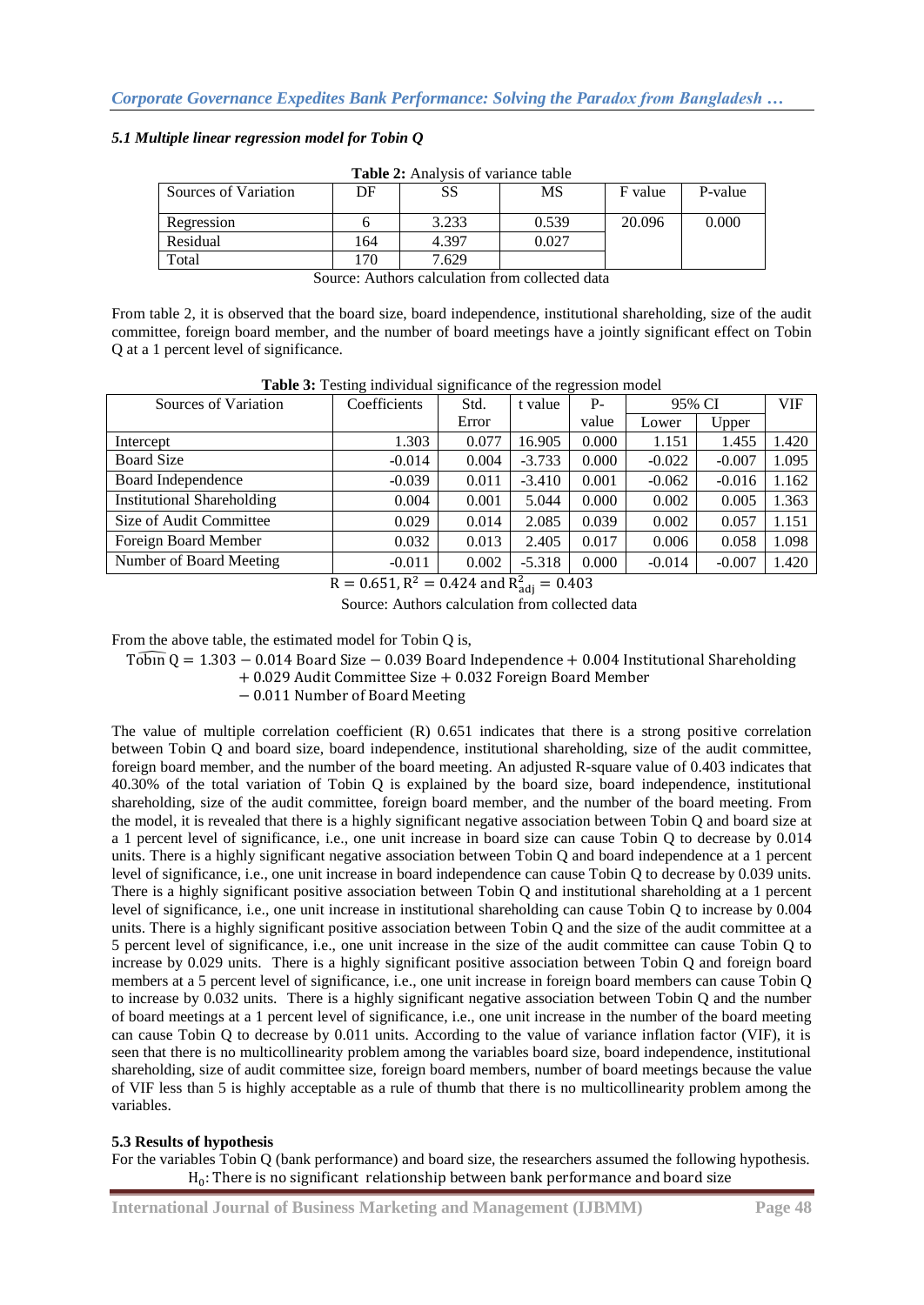$H_1$ : At a 5 percent level of significance, the researchers will test the above hypothesis. From table 3, it is disclosed that the P-value is less than  $0.05 (0.000 \le 0.05)$  so we reject the null hypothesis and therefore we conclude that there is a significant relationship between Tobin Q and board size at a 5 percent level of significance. Here we found that there is a significant negative relationship between Tobin Q and board size.

For the variables Tobin Q (bank performance) and board independence, the researchers assumed the following hypothesis.

 $H_0$ :

 $H_1$ : At a 5 percent level of significance, the researchers will test the above hypothesis. From table 3, it is revealed that the P-value is less than 0.05 (0.001  $\leq$  0.05) so we reject the null hypothesis and therefore we conclude that there is a significant relationship between Tobin Q and board independence at a 5 percent level of significance. Here we observed that there is a significant negative relationship between Tobin Q and board independence.

For the variables Tobin Q (bank performance) and institutional shareholding, the researchers assumed the following hypothesis.

 $H_0$ :

 $H_1$ : At a 5 percent level of significance, the researchers will test the above hypothesis. From table 3, it is revealed that the P-value is less than  $0.05 (0.000 \le 0.05)$  so we reject the null hypothesis and therefore we conclude that there is a significant relationship between Tobin Q and institutional shareholding at a 5 percent level of significance. Here we discovered that there is a significant positive relationship between Tobin Q and institutional shareholding.

For the variables Tobin Q (bank performance) and the size of the audit committee, the researchers assumed the following hypothesis.

 $H_0$ :

 $H_1$ : At a 5 percent level of significance, the researchers will test the above hypothesis. From table 3, it is seen that the P-value is less than  $0.05 (0.039 \le 0.05)$  so we reject the null hypothesis and therefore we conclude that there is a significant relationship between Tobin Q and the size of the audit committee at a 5 percent level of significance. Here we noticed that there is a significant positive relationship between Tobin Q and the size of the audit committee.

For the variables Tobin Q (bank performance) and foreign board members, the researchers assumed the following hypothesis.

 $H_0$ :

 $H_1$ :

At a 5 percent level of significance, the researchers will test the above hypothesis. From table 3, it is revealed that the P-value is less than  $0.05 (0.017 \le 0.05)$  so we reject the null hypothesis and therefore we conclude that there is a significant relationship between Tobin Q and foreign board members at a 5 percent level of significance. Here we discerned that there is a significant positive relationship between Tobin Q and foreign board members.

For the variables Tobin Q (bank performance) and the number of the board meeting, the researchers assumed the following hypothesis.

 $H_0$ :

 $H_1$ : At a 5 percent level of significance, the researchers will test the above hypothesis. From table 3, it is observed that the P-value is less than  $0.05$  ( $0.000 \le 0.05$ ) so we reject the null hypothesis and therefore we conclude that there is a significant relationship between Tobin Q and the number of the board meeting at a 5 percent level of significance. Here we remarked that there is a significant negative relationship between Tobin Q and the number of the board meeting.

#### *5.4 Results of Multicollinearity Test*

From table 3, it is found that all the variance inflation factors (VIF) of all the independent variables are less than 5 so there is no multicollinearity problem among the variables board size, board independence, institutional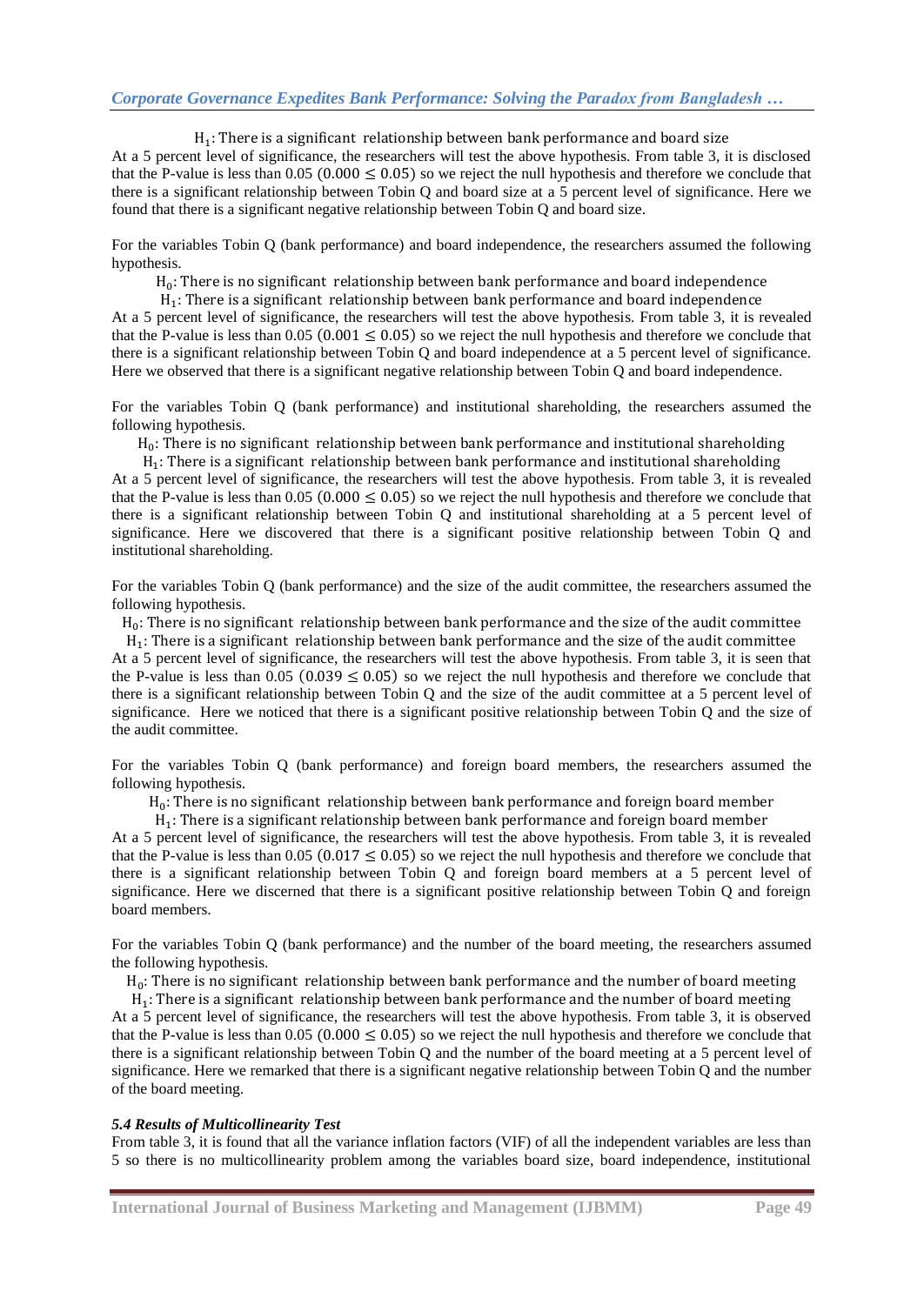shareholding, size of audit committee size, foreign board member, number of board meeting according to the rule of thumb and therefore the model is free from multicollinearity problem.

#### **VI. Conclusion**

Nowadays it is well admitted that for continued economic growth the importance of a successful banking industry is inevitable. And for being successful the banks are also required to ensure well-practiced corporate governance. Keeping this into consideration, the study has been attempted to find out the important corporate governance factor(s) or variable(s) that play a vital role in bank performance. This study examines the linear relationship between corporate governance and bank performance in the context of Bangladesh in the years 2013 to 2018. From the analysis, it is found that bank performance has a significant positive association with institutional shareholding, size of the audit committee, foreign board members, and a significant negative association with the board size, board independence, and the number of board meetings. These findings will facilitate the investors to forfeit special consideration to the corporate governance, audit committee, and type of ownership of firms while making the investments in the context of their country.

#### **References**

- [1]. Aggarwal, P. (2013). Impact of corporate governance on corporate financial performance. IOSR Journal of Business and Management (IOSR-JBM), 13(3), 01-05.
- [2]. Al-Baidhani, A. M. (2014). Review of the corporate governance bundle. Corporate Ownership & Control, 11(4), 236-241.
- [3]. Alhassan F. A., Bajaher, M., & Alshehri M. A. (2015). Corporate governance, firm attributes & financial performance of Saudi listed banks, World Review of Business Research, 5(3), 282-295.
- [4]. Al-Musalli, M. A. K., & Ismail, K. N. I. K. (2012). Corporate governance, bank-specific characteristics, banking industry characteristics, and Intellectual Capital (IC) performance of banks in Arab Gulf Cooperation Council (GCC) countries. Asian Academy of Management Journal of Accounting & Finance, 8.
- [5]. Arouri, H., Hossain, M., & Muttakin, M. B. (2011). Ownership structure, corporate governance and bank performance: Evidence from GCC countries. Corporate Ownership and Control, 8(4), 365-372.
- [6]. Arun, T. G., & Turner, J. (2003). Corporate Governance of banks in developing economies: concepts and issues. Corporate Governance: An International Review. Vol. 12, No. 3. pp. 371-377.
- [7]. Berle, A. A., & Means, G. C. (1932). The modern corporation and private property. Macmillan, New York.
- [8]. Bhuiyan, M. H. U., & Biswas, P. K. (2007). Corporate governance and reporting: An empirical study of the listed companies in Bangladesh. Dhaka University Journal of Business Studies, 28(1), 1-32.
- [9]. Bozec, Y., & Bozec, R. (2007). Ownership concentration and corporate governance practice: substitution expropriation effects. Canadian Journal of Administrative Science, 24, 182–195.
- [10]. Brennan, N. (2004). Boards of directors and firm performance: is there an expectations gap? Corporate Governance: An International Review, 14 (6), November, 577-593.
- [11]. Burkhart, M., Gromb, D., & Panunzi, F. (1997). Large shareholders, monitoring, and the value of the firm. Quarterly Journal of Economics, 112(3), 693-728.
- [12]. Cadbury, A. (1992). Report of the committee on the financial aspects of corporate governance. London: Gee and Co. Ltd. (a division of Professional Publishing Ltd.)
- [13]. Claessens, S. (2003). Corporate governance and development- Global corporate governance forum Focus 1. Washington DC: The World Bank.
- [14]. Coffee, J. C. (1991). Liquidity versus control: The institutional investor as corporate monitor. Columbia Law Review, 91(6), 1277–1368.
- [15]. Denis, D. K. (2001). Twenty five years of corporate governance research and counting. Review of Financial Economics, 10, 191-212.
- [16]. Fallatah, Y., & Dickins, D. (2012). Corporate governance and firm performance and value in Saudi Arabia. African Journal of Business Management, 6(36), 10025-10034.
- [17]. Fama, E. F. (1980). Agency problems and the theory of the firm, The Journal of Political Economy, 288-307.
- [18]. Fama, E. F., & Jensen, M. C. (1983). Agency problems and residual claims, Journal of Law and Economics, 26(2), 327-349.
- [19]. He, E., Sommer, D. W., & Xie, X. (2011). The impact of CEO turnover on property liability insurer performance, Journal of Risk and Insurance, 78(3), 583-608.
- [20]. Heracleous, L. (2001). What is the impact of corporate governance on organisational performance? Corporate Governance: An International Review, 9(3), 165-173. [http://dx.doi.org/10.1111/1467-](http://dx.doi.org/10.1111/1467-8683.00244) [8683.00244](http://dx.doi.org/10.1111/1467-8683.00244)

**International Journal of Business Marketing and Management (IJBMM) Page 50**